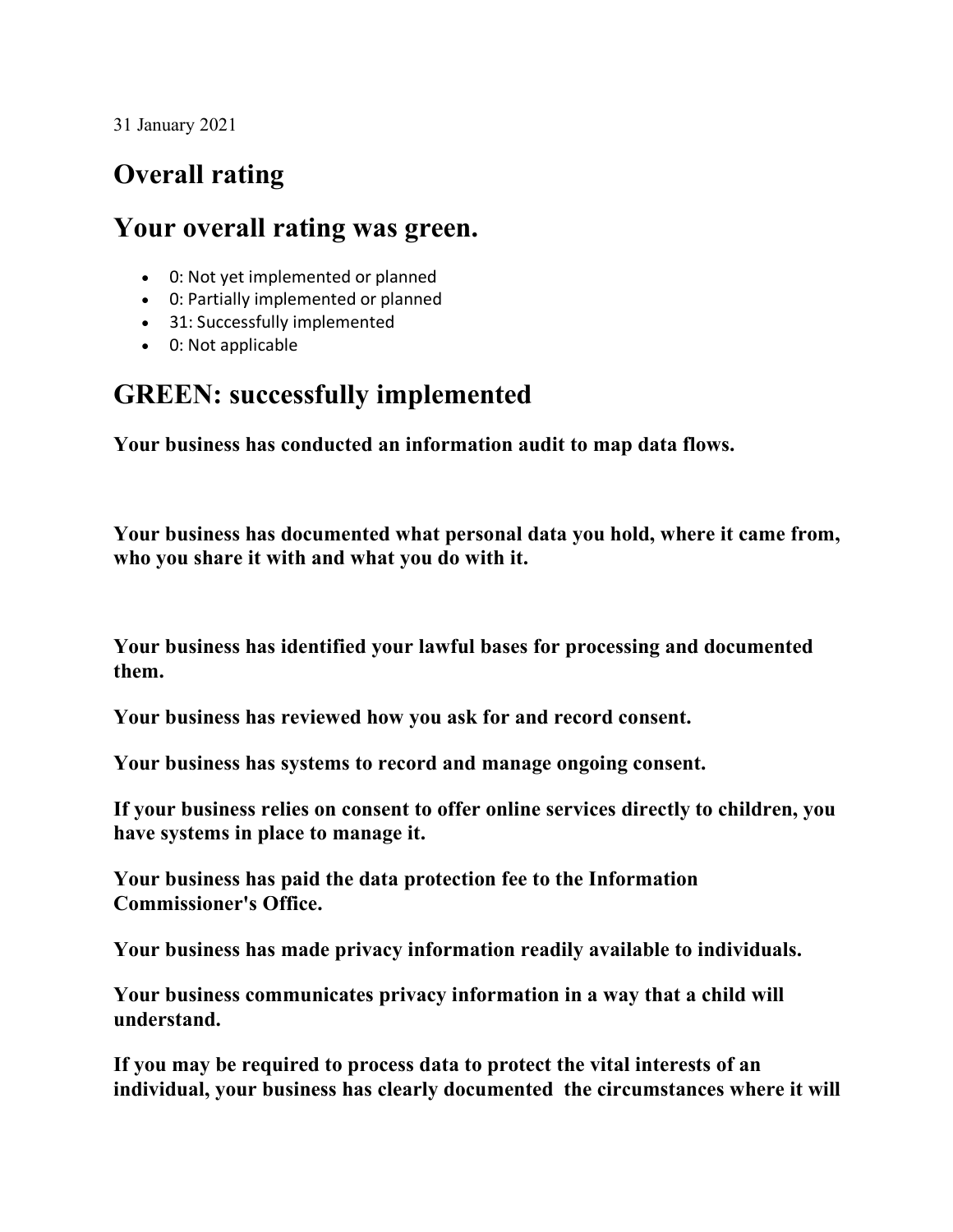**be relevant. Your business documents your justification for relying on this basis and informs individuals where necessary.**

**If you are relying on legitimate interests as the lawful basis for processing, your business has applied the three part test and can demonstrate you have fully considered and protected individual's rights and interests.**

**Your business has established a process to recognise and respond to individuals' requests to access their personal data.**

**Your business has processes in place to ensure that the personal data you hold remains accurate and up to date.**

**Your business has a process to securely dispose of personal data that is no longer required or where an individual has asked for it to be erased.**

**Your business has procedures to respond to an individual's request to restrict the processing of their personal data.**

**Your business has processes to allow individuals to move, copy or transfer their personal data from one IT environment to another in a safe and secure way, without hindrance to usability.**

**Your business has procedures to handle an individual's objection to the processing of their personal data.**

**Your business has identified whether any of your processing operations constitute automated decision making under Article 22 of the UK GDPR and has procedures in place to deal with the requirements.**

**Your business has an appropriate data protection policy.**

**Your business monitors its own compliance with data protection policies and regularly reviews the effectiveness of data handling and security controls.**

**Your business provides data protection awareness training for all staff.**

**Your business has a written contract with any processors you use.**

**Your business manages information risks in a structured way so that management understands the business impact of personal data related risks and manages them effectively.**